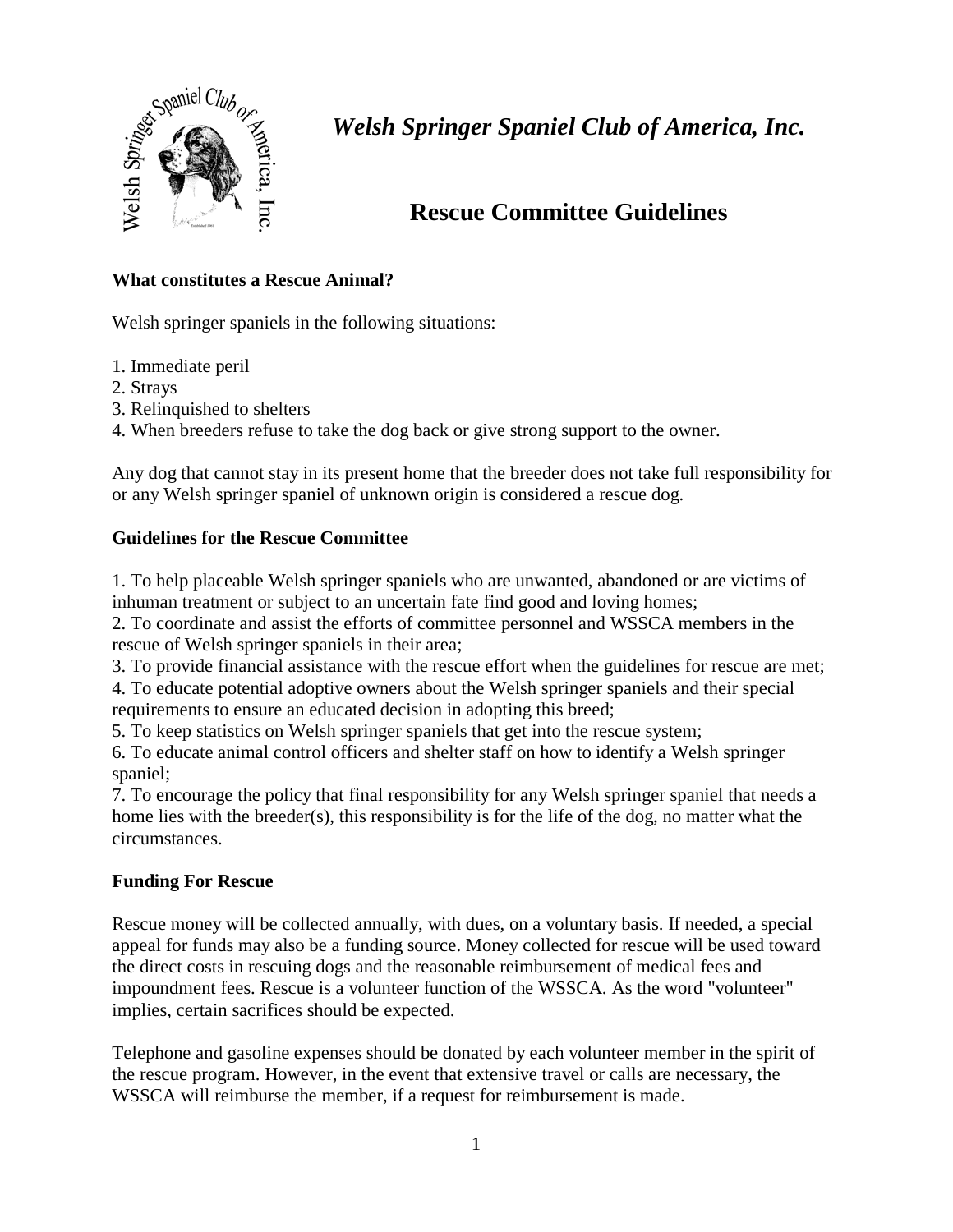

## **Rescue Committee Guidelines**

#### **Reimbursement**

The WSSCA Guidelines must be followed in order to be eligible for reimbursement. Any major deviation must be presented and approved by the Rescue Committee prior to reimbursement; 1. Request for reimbursement will be sent to the Chairperson of the Rescue Committee, who will review and submit the approved reimbursement request to the treasurer. 2. All items for reimbursement must be documented, showing receipts for services. No money will be reimbursed without receipts or some type of clear documentation of expenses. 3. A maximum of **\$500.00** in expenditures will be reimbursed for each dog unless special

circumstances have been approved by the Board of Directors and Treasurer.

4. Reimbursements will be paid for dogs that must be bought from Humane Societies or Shelters.

#### **Welsh Springer Spaniel Identification**

All dogs must be properly identified as Welsh springer spaniels to the best of the Rescue Committee's knowledge. If a dog is found without positive breed identification (registration papers or known breeding) it is suggested that a team of three Welsh springier spaniel owners/breeders evaluate the dog (either in person or by photographs), if possible, and when the time to be taken for this identification does not place the dog in danger of imminent euthanasia. If there is any question regarding the dog's heredity, the team should give the dog the benefit of the doubt. It is better to rescue a possible Welsh springer spaniel cross than to leave an untypey purebred Welsh springer spaniel behind.

Should a dog be determined not to be a purebred Welsh springer spaniel following removal from an animal shelter, rescue group or control center, the WSSCA Rescue Committee Chairperson will attempt to transfer the dog to an appropriate breed rescue group (i.e. Brittany Rescue, English Setter Rescue, English Springer Spaniel Rescue, etc.). If the appropriate breed rescue group does not have room to take the dog in to their foster home program, a WSSCA member will be asked to foster the dog in the interim and the WSSCA Rescue Committee Chairperson will work with the appropriate breed rescue group to secure a forever home placement with someone seeking that breed. This will typically involve helping the appropriate breed rescue with photos, website information for posting and screening potential adopters.

Should a rescued dog be determined to be a mixed breed animal, the WSSCA Rescue Coordinator will attempt to seek foster care and adoptive placement with an all-breed rescue group in the area that the dog has been found and rescued in. If an all-breed rescue group is not immediately available at the time of the dog's rescue, WSSCA will continue to care for the dog until such time as it can be transferred to the care and control an appropriate all-breed rescue group.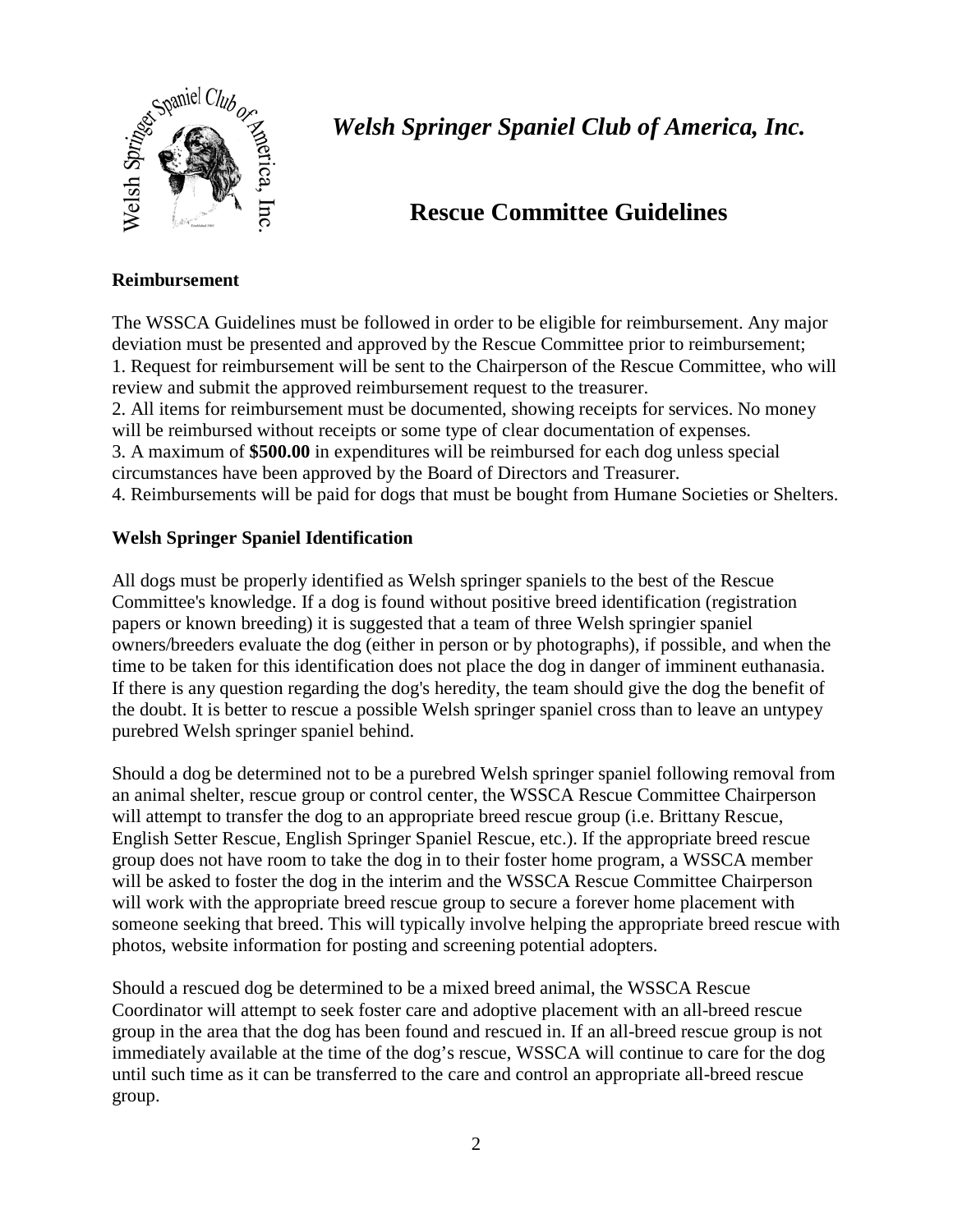

## **Rescue Committee Guidelines**

### **Medical**

1. Dogs that become part of the rescue program should be spayed or neutered. However, each case must be evaluated on an individual basis. If the decision is made to spay/neuter, then it is to be done with money from the Rescue Fund and before the animal is adopted into a new home. 2. Inoculations for Rabies, DHLP-P booster and Bordatella are required and will be paid from the Rescue Fund.

3. Heartworm testing and initial preventative medication will be paid from the Rescue Fund.

4. Routine worming that covers all types of internal parasites will be paid from the Rescue Fund. 5. Major medical expenses must have prior approval by the Board of Directors and Treasurer for reimbursement. This includes treatment of heartworm positive dogs, radiographs, blood work and so forth.

6. When a dog is rescued and his/her vaccination status is questionable or unknown, WSSCA will reimburse all charges for up to fourteen consecutive days of veterinary care and boarding in order to reduce the risk to any dogs in the designated foster care home.

#### **Emotional/Treatment Status of Animal**

The dog must be of stable temperament and without any serious chronic behavior problem. The dog must be considered adoptable and desirable as a family companion for even a novice pet owner. Any rehabilitation and/or needed training should be attainable by a novice owner. If the animal is in a foster home, that home should start the rehabilitation when possible as it is then possible to learn more about the depth of any problem and the corrective work that may be required. The dog MUST NOT have a history of biting, snapping or acting aggressively or being excessively fearful towards people. It should not be aggressive towards or with other dogs. NO DOG SHALL BE PLACED THAT HAS A HISTORY OF BITING. This dog should be humanely euthanized at Rescue's expense.

#### **Foster Care**

The best situation for the rescue dog is to be placed in a loving foster home until a permanent home may be found. This way, the personality traits, house behavior and reaction to everyday situations of the dog may be observed and any problems noted. The animal should be observed and evaluated for a minimum of 2 weeks, giving the dog adequate time to adjust to new surroundings so that the true behavior and personality may be observed. If a dog must be boarded at a commercial kennel, the Rescue Fund will pay up to \$12.00 per day for a maximum of 2 weeks (14 days).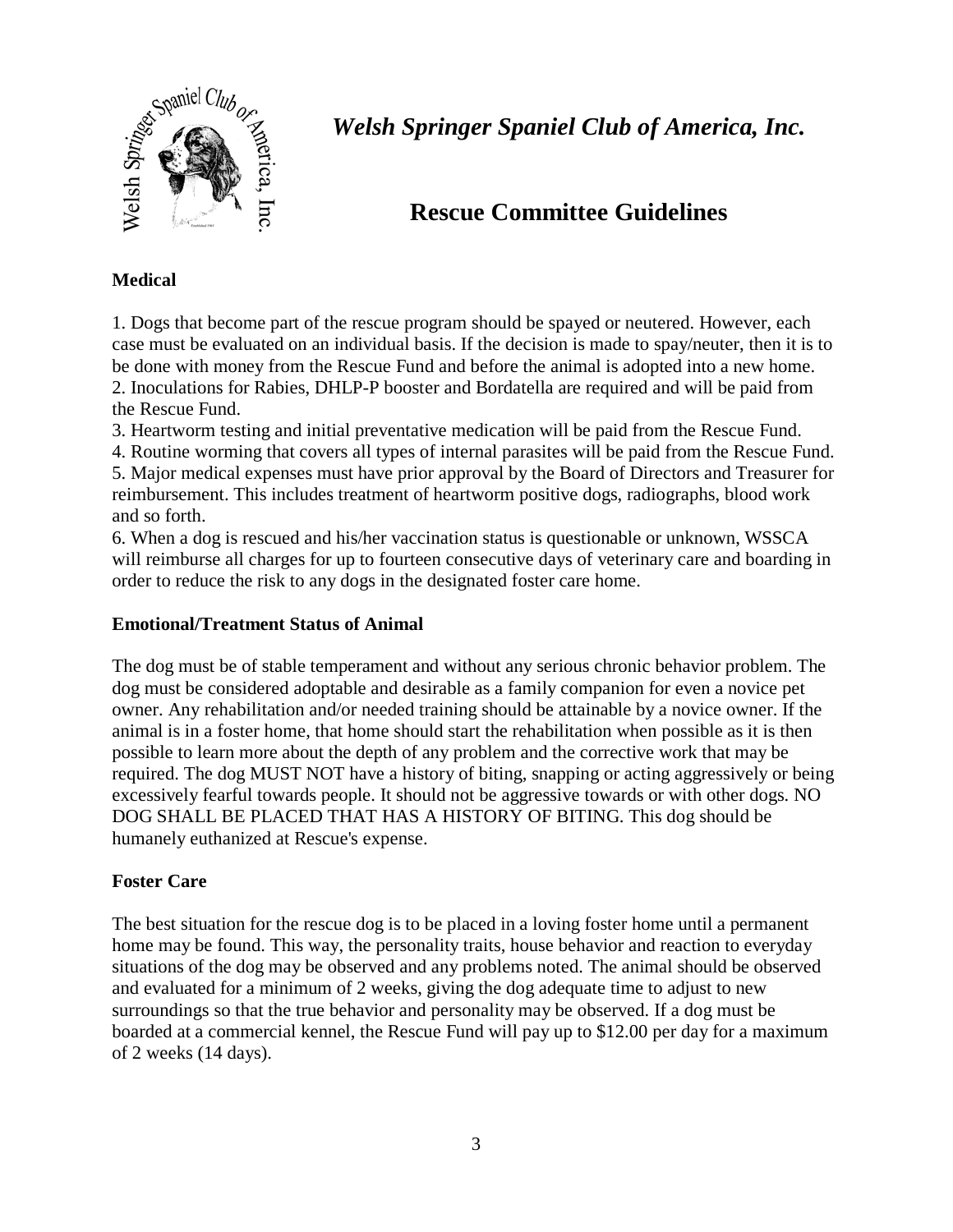

## **Rescue Committee Guidelines**

### **Adoption Criteria**

1. The prospective owners should be personally interviewed and a home visit conducted when possible. The interview should be an in-depth process designed to educate the individual(s) on owning a Welsh springer spaniel, as well as to evaluate the lifestyle of the prospective owner(s) and plans for the dog. Past dog ownership history and personal views on companion dogs must be explored when evaluating a potential home.

2. It is recommended that the individual meet the dog and then wait to think about the decision for 24 to 48 hours before adopting the dog. This helps prevent emotional impulse adoptions. Prospective owners who are committed will make a second trip to acquire the dog.

3. An adoption questionnaire must be filled out. A written agreement MUST be signed by the prospective owner and witnessed. This agreement releases the WSSCA and person conducting the adoption from any liability; forbids the owner from transferring ownership without contacting the Rescue Committee; prohibits the sale or donation of the dog to a person or corporation for experimental research; specifies that the dog will live as a family pet with its emotional needs met and states that the person will provide humane care and treatment including regular care for the dog. The adoption agreement must also require the owner to license the dog yearly, follow local pet regulations and not allow the dog to roam freely.

4. A mandatory adoption donation of \$400.00 is to be collected at the time of adoption. The check should be made out to the Welsh Springer Spaniel Club of America, Inc. The purpose of the adoption fee is an indication of the new owner's commitment to the dog and to replenish the Rescue Fund for the next dog. An owner that cannot afford a reasonable adoption donation cannot afford to maintain a dog properly.

#### **The Rescue Committee's responsibility toward the new owner is to provide:**

1. Documentation of all medical care, including Rabies vaccination certificate.

2. General information about the dog's age, where found, history and so forth.

3. Guidelines for feeding and general care.

4. Any observed behaviors, rehabilitation guidelines, if needed, and a general statement about the adjustment period for rehoming.

5. Names and telephone numbers of local WSSCA and Rescue Committee members to contact with questions or concerns.

6. A copy of the signed agreement.

7. After adoption, quarterly follow-up calls and/or visits should be made to check on the progress of the dog for a period of one year. Thereafter, a yearly check is sufficient.